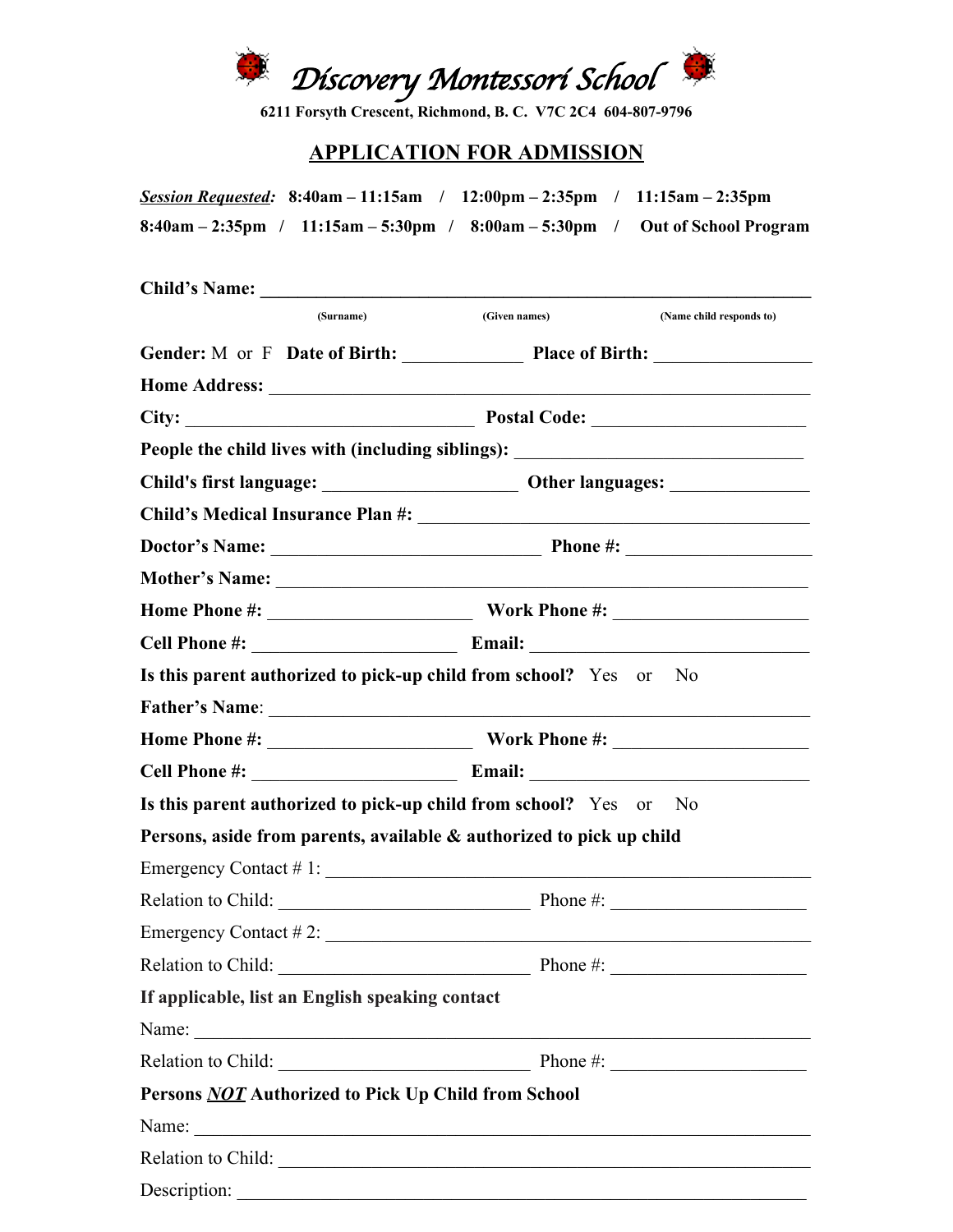## **HEALTH INFORMATION**

| doctor and dentist):<br>$YES \Box$                                                                                             | Are there any health professionals, past or present, involved with your child (other than a<br>NO <sub>0</sub> |  |
|--------------------------------------------------------------------------------------------------------------------------------|----------------------------------------------------------------------------------------------------------------|--|
| Name of contact:                                                                                                               | <b>Profession or Agency:</b>                                                                                   |  |
|                                                                                                                                |                                                                                                                |  |
| <b>Name of contact:</b>                                                                                                        | <b>Profession or Agency:</b>                                                                                   |  |
|                                                                                                                                |                                                                                                                |  |
| Name of contact:                                                                                                               | <b>Profession or Agency:</b>                                                                                   |  |
| <u> 1989 - Johann Barn, mars ann an t-Amhain Aonaich an t-Aonaich an t-Aonaich ann an t-Aonaich ann an t-Aonaich</u><br>Phone: |                                                                                                                |  |
| Does your child have:                                                                                                          |                                                                                                                |  |
| A medical condition/concern?                                                                                                   | $YES \Box NO \Box$                                                                                             |  |
| If yes, please provide further information:                                                                                    |                                                                                                                |  |
| Allergies?                                                                                                                     | $YES \Box NO \Box$                                                                                             |  |
|                                                                                                                                | If yes, please provide further information, $\&$ specify if it is a life-threatening allergy:                  |  |
| Asthma?                                                                                                                        | $YES$ $\square$<br>NO <sub>0</sub>                                                                             |  |
| If yes, please provide further information:                                                                                    |                                                                                                                |  |
| Has your child had a seizure in the past year?                                                                                 | $YES$ $\square$<br>NO <sub>0</sub>                                                                             |  |
| If yes, please provide further information:                                                                                    |                                                                                                                |  |
|                                                                                                                                |                                                                                                                |  |

Does your child require a special diet related to a medical condition? YES  $\Box$  NO  $\Box$ If yes, please provide further information:

 $\mathcal{L}_\mathcal{L} = \mathcal{L}_\mathcal{L} = \mathcal{L}_\mathcal{L} = \mathcal{L}_\mathcal{L} = \mathcal{L}_\mathcal{L} = \mathcal{L}_\mathcal{L} = \mathcal{L}_\mathcal{L} = \mathcal{L}_\mathcal{L} = \mathcal{L}_\mathcal{L} = \mathcal{L}_\mathcal{L} = \mathcal{L}_\mathcal{L} = \mathcal{L}_\mathcal{L} = \mathcal{L}_\mathcal{L} = \mathcal{L}_\mathcal{L} = \mathcal{L}_\mathcal{L} = \mathcal{L}_\mathcal{L} = \mathcal{L}_\mathcal{L}$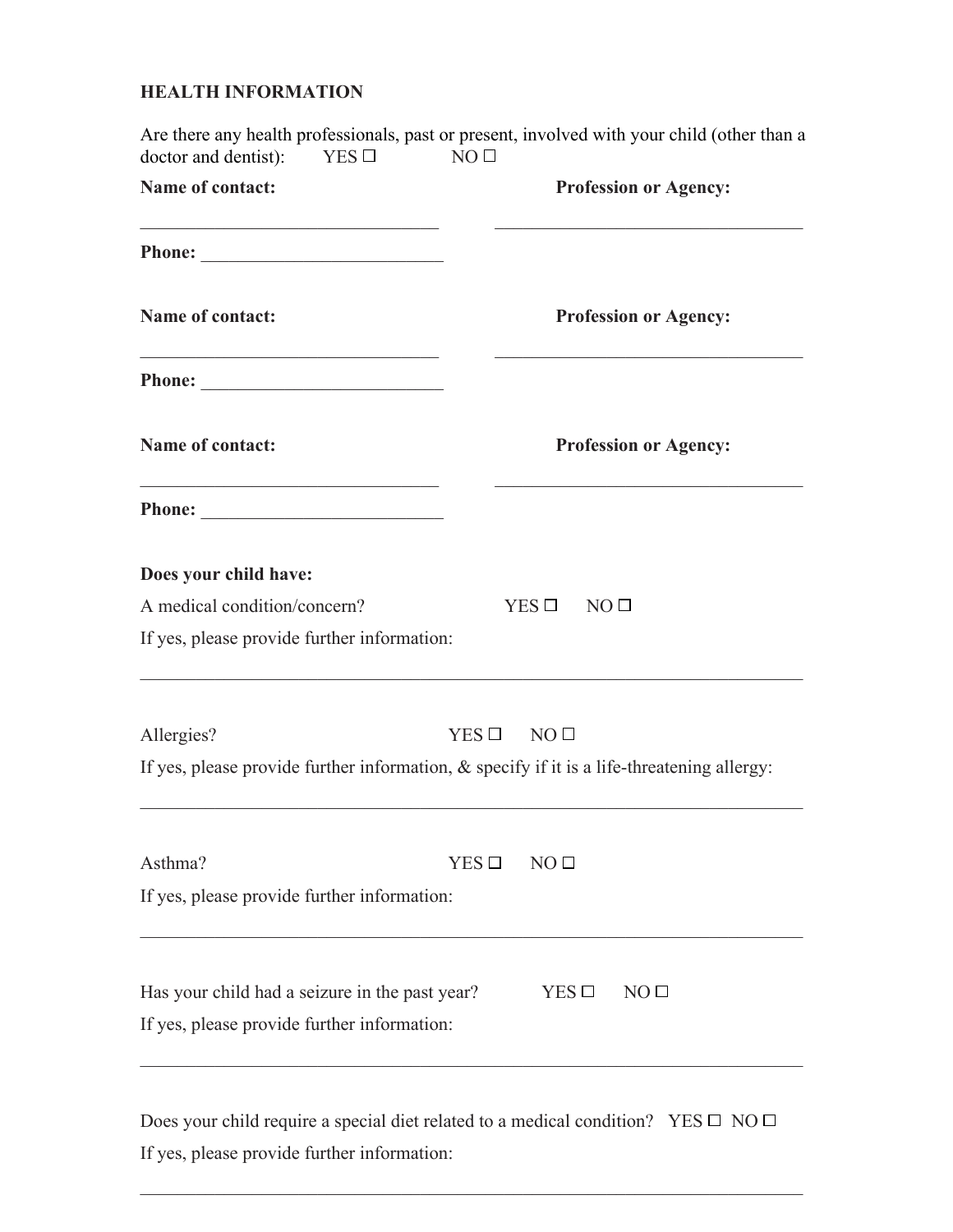Food sensitivities?  $YES \Box NO \Box$ 

 $\mathcal{L}_\mathcal{L} = \mathcal{L}_\mathcal{L} = \mathcal{L}_\mathcal{L} = \mathcal{L}_\mathcal{L} = \mathcal{L}_\mathcal{L} = \mathcal{L}_\mathcal{L} = \mathcal{L}_\mathcal{L} = \mathcal{L}_\mathcal{L} = \mathcal{L}_\mathcal{L} = \mathcal{L}_\mathcal{L} = \mathcal{L}_\mathcal{L} = \mathcal{L}_\mathcal{L} = \mathcal{L}_\mathcal{L} = \mathcal{L}_\mathcal{L} = \mathcal{L}_\mathcal{L} = \mathcal{L}_\mathcal{L} = \mathcal{L}_\mathcal{L}$ 

If yes, please provide further information:

| <b>Medication</b>                     | List all prescription and "over the counter" medications your child receives:<br><b>Times Given</b>                                                         | <b>Reason for</b> |
|---------------------------------------|-------------------------------------------------------------------------------------------------------------------------------------------------------------|-------------------|
| <b>Medication</b>                     | <b>Times Given</b>                                                                                                                                          | <b>Reason for</b> |
|                                       | * For any of the above medications, please include doctor's instructions if medication<br>must be to administered while the child is attending the program. |                   |
|                                       | Please list accidents(s), illness(es) or operation(s) the child has had along with dates:                                                                   |                   |
|                                       | Has the child previously attended another child care facility? $YES \Box$<br>If yes, name of centre(s) $\&$ dates attended:                                 | NO <sub>1</sub>   |
|                                       | Any further comments or instructions to help us care for your child. Please feel free                                                                       |                   |
| to add additional pages if necessary: |                                                                                                                                                             |                   |
|                                       |                                                                                                                                                             |                   |
|                                       |                                                                                                                                                             |                   |
|                                       | Eating/Mealtime (include food likes/dislikes): _________________________________                                                                            |                   |
| Fears:                                |                                                                                                                                                             |                   |
|                                       | Are there any religious or ethnic observances that the School should be aware of?                                                                           |                   |
|                                       | Is there a custody agreement between the child's parents? If yes, please describe:                                                                          |                   |
|                                       |                                                                                                                                                             |                   |

*\* If a custody agreement is in place, please provide the School with a copy of the court issued agreement.*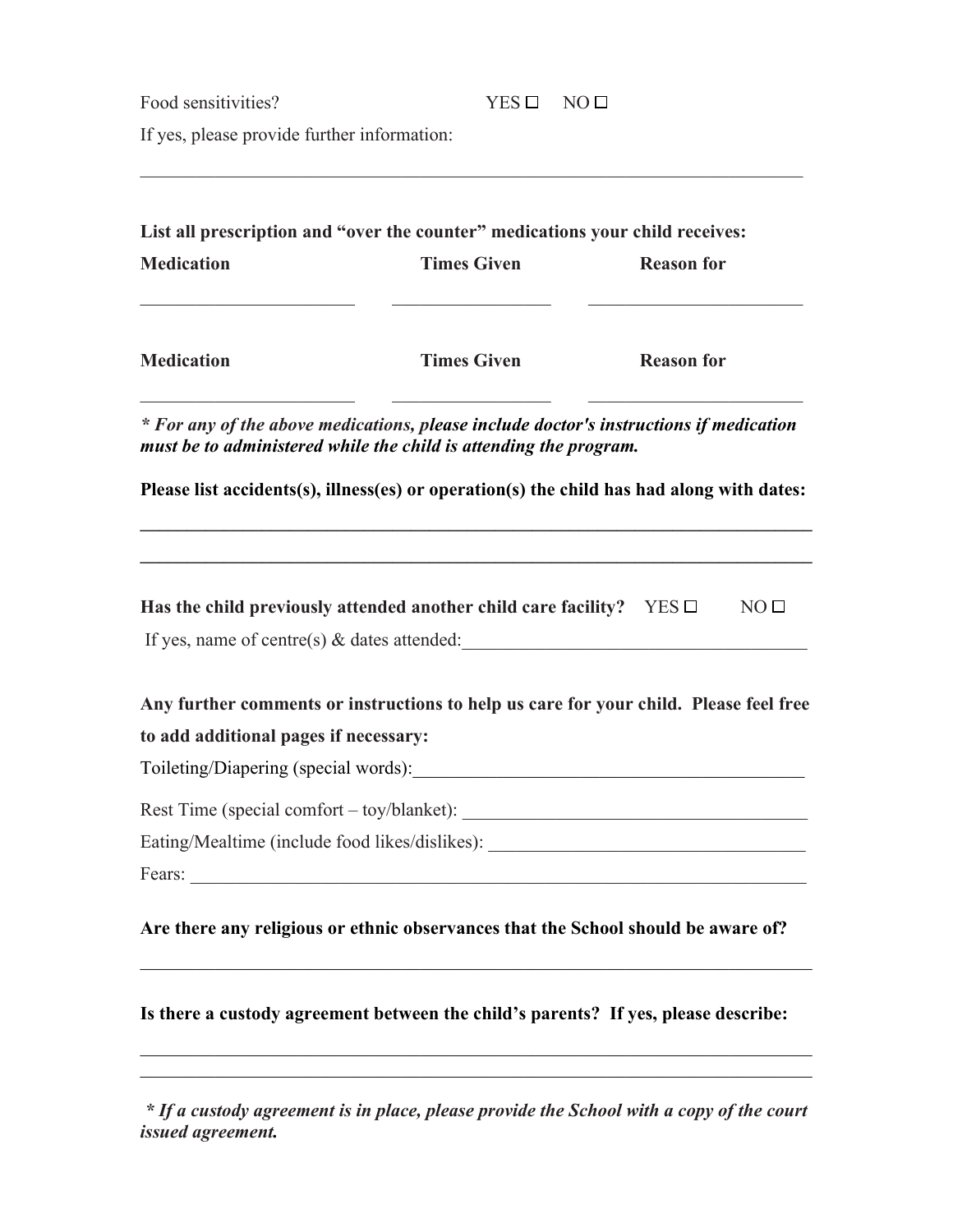## *PARENTS ACCEPTANCE OF ENROLLMENT AT DISCOVERY MONTESSORI*

"I hereby state that the information provided on these three pages is true and accurate to the best of my knowledge. I will ensure that if any of the information stated above changes I will inform the School immediately. I understand I may be asked to complete additional forms if I answered "yes" to any of the above questions. I also understand this health information may be made available to the staff of Vancouver Coastal Health. I authorize the staff of Discovery Montessori to call a medical practitioner or ambulance in the case of accident or illness of my child, if a parent or emergency contact cannot be reached. I understand that, in the event of withdrawal of my child, I must give the appropriate notice in writing and that the Tuition Deposit in *NON-REFUNDABLE* and is only applied the upcoming June tuition."

Signature of Parent/Guardian Please Print Name Date

*How did you hear about Discovery Montessori (family, friend, internet, advertisement)?*

 $\mathcal{L}_\text{max}$  , and the contribution of the contribution of the contribution of the contribution of the contribution of the contribution of the contribution of the contribution of the contribution of the contribution of t

| <b>OFFICE USE ONLY:</b> |
|-------------------------|
|-------------------------|

| Custody Agreement YES $\square$ N/A $\square$                                                                          | <b>Provided to Facility</b> YES $\Box$ NO $\Box$ N/A $\Box$ |  |  |
|------------------------------------------------------------------------------------------------------------------------|-------------------------------------------------------------|--|--|
| <b>Immunization Documents Returned to Facility</b>                                                                     | $YES \Box NO \Box$                                          |  |  |
| <b>Emergency Card Returned to Facility</b>                                                                             | $YES \Box NO \Box$                                          |  |  |
| Medication, instructions & Care Plan in place for a life-threatening allergy? YES $\square$ NO $\square$ N/A $\square$ |                                                             |  |  |

| <b>Start Date at the Facility: DATE:</b> |    |    |    |
|------------------------------------------|----|----|----|
|                                          | VV | MМ | DD |
| Date Child Leaves the Facility: DATE:    |    |    |    |
|                                          | VV | MM | DD |